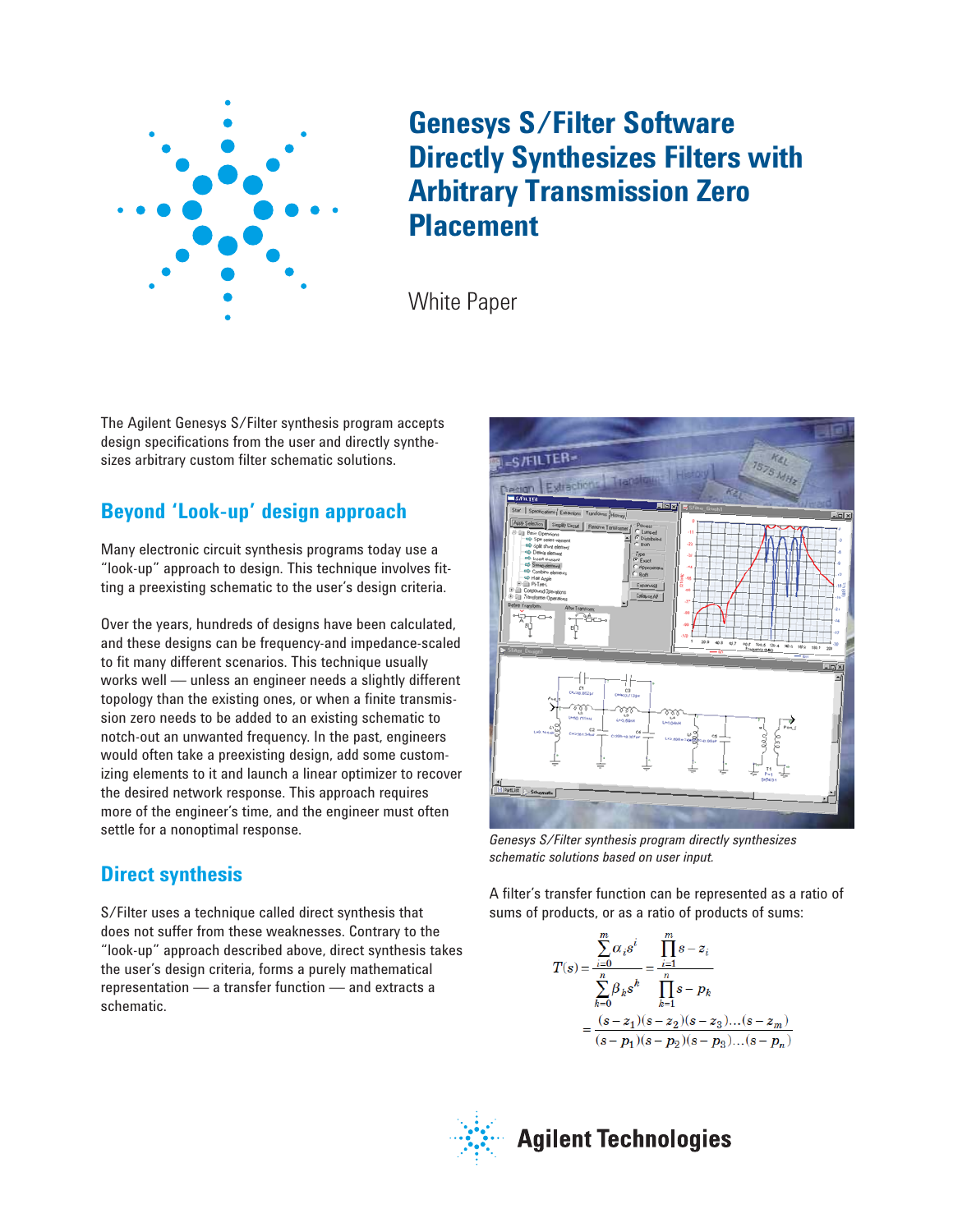

*Figure 1. Solutions for the Chebyshev bandpass example with series elements first*

Using the products-of-sums representation, the equivalent filter network can be obtained by extracting one product at a time, where each successive product represents some combination of circuit elements. S/Filter adds functionality over existing direct synthesis programs by automating the element extraction process and by providing high level schematic customization tools and transform capabilities.

The transfer function can generally be realized by extracting pieces in any order, with each extraction sequence generating a different schematic. For example, consider a second order (4th degree) Chebyshev bandpass filter. There are two zeros at DC, two zeros at infinity, and no finite transmission zeros, giving a total of four zeros. The number of permutations for this filter is shown by the equation shown below.

 $=\frac{4!}{2!2!0!} = \frac{24}{4} = 6$ \_\_\_\_\_\_\_\_\_\_\_\_\_\_\_\_\_\_\_\_\_\_\_\_\_\_\_\_\_\_\_\_\_\_\_\_\_ #Permutations = (Total # Zeros)! (#DC Zeros)!(#Infinite Zeros)!(# Finite Zeros)!

Thus, there are six permutations of the four transmission zeros:

| 1. | DC       | DC       | $\infty$ | $\infty$ |
|----|----------|----------|----------|----------|
| 2. | DC       | $\infty$ | DC       | $\infty$ |
| 3. | DC       | $\infty$ | $\infty$ | DC       |
| 4. | $\infty$ | DC       | DC       | $\infty$ |
| 5. | $\infty$ | DC       | $\infty$ | DC       |
| 6. | $\infty$ | $\infty$ | DC       | DC       |



*Figure 2. Solutions for the Chebyshev bandpass example with shunt elements first*

S/Filter extracts a permutation in order from left to right (from the source to the load). The six permutations for the Chebyshev bandpass example correspond to the six schematics shown in Figure 1, when using the "series element first" option. The schematics shown in Figures 1 and 2 have been labeled to indicate what type of transmission zero each element represents. For example, a series capacitor blocks DC and therefore represents a DC transmission zero. Notice that several of the schematics in Figure 1 are identical except for the resonator element ordering (#3 and #5). S/Filter automatically detects this redundancy, and for this example reports that there are only three "unique" permutations. If the "Series Element First" option in S/ Filter is unchecked, another array of filters is generated. The unique solutions with a shunt element first are shown in Figure 2 above.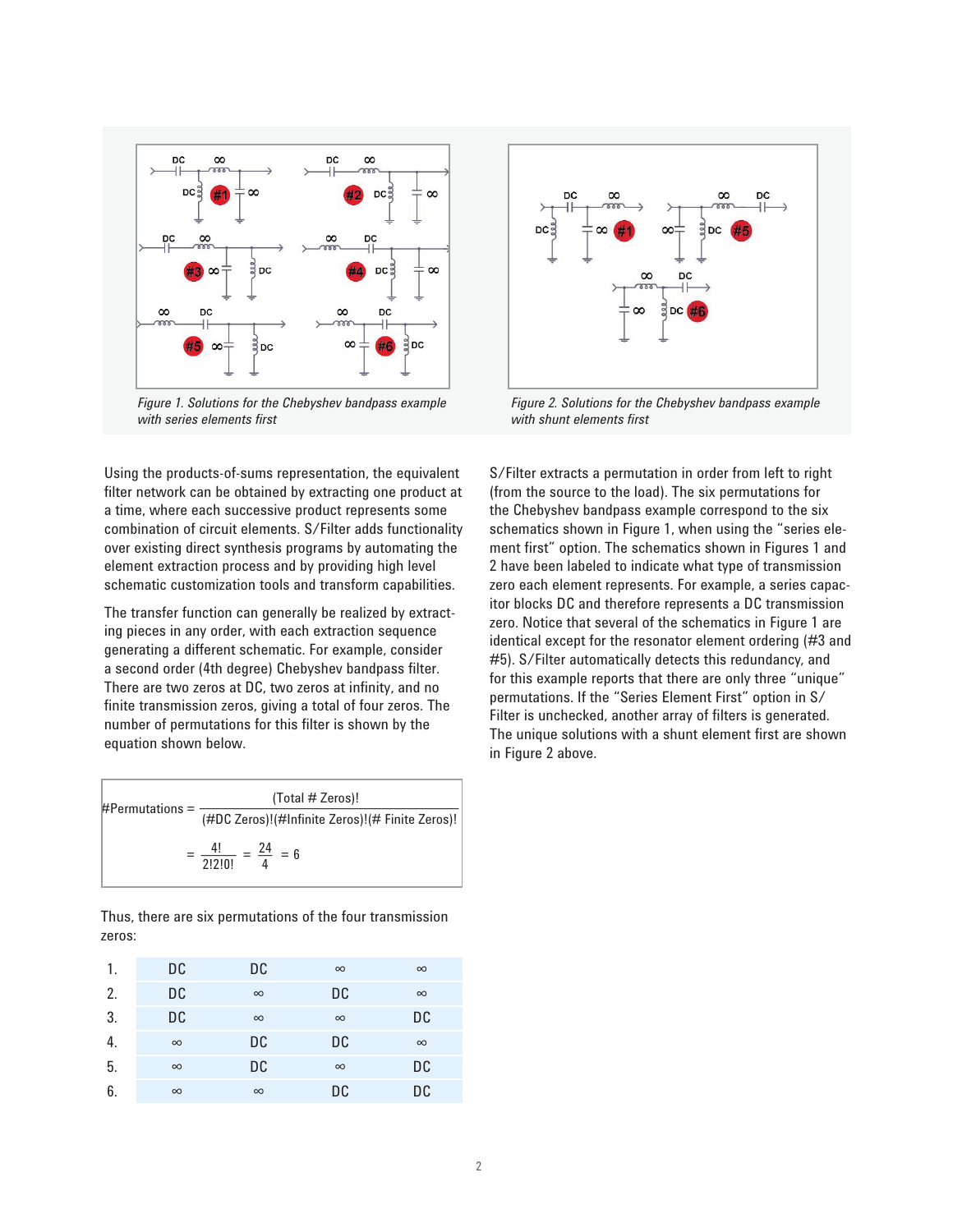For many filters, hundreds, and in some cases, thousands of different filter schematics can be generated for a single set of design criteria, with each schematic having the exact desired response. This gives the design engineer an unprecedented array of choices for schematic realization of a particular filter. Figure 3 shows S/Filter within the Genesys design environment.





*Figure 3. S/Filter design screen. Figure 4. S/Filter design tab shown with initial design parameters*

#### **Design example**

The filter to be designed has the following requirements:

- 50 Ω terminations
- Passband from 300 to 350 MHz
- Return loss > 15 dB within the passband
- Insertion loss > 40 dB above 400 MHz
- No transformer

Figure 4 shows the initial S/Filter screen with the design specifications entered. In a lossless LC filter, the passband return loss can be calculated from the ripple value

R.L. (dB) = -10 x 
$$
log_{10}(C^2)
$$

where

$$
\varepsilon = \sqrt{\frac{R_{_{dB}}}{10^{10} - 1}}
$$

and  $R_{dR}$  is the passband ripple in dB. The passband ripple for the example filter is set to 0.1 dB, which would correspond to just over 16 dB return loss in a lossless filter. The number of DC and infinite frequency zeros have each been initially set at 2. This corresponds to a traditional second order (4th degree) bandpass filter. Figure 5 shows the filter response based on the parameter set in Figure 4.

The passband return loss  $(S_{11})$  is greater than 15 dB, per the design requirement. However, the marker in Figure 5 at 400 MHz shows that the insertion loss  $(S_{21})$  is only 7.5 dB.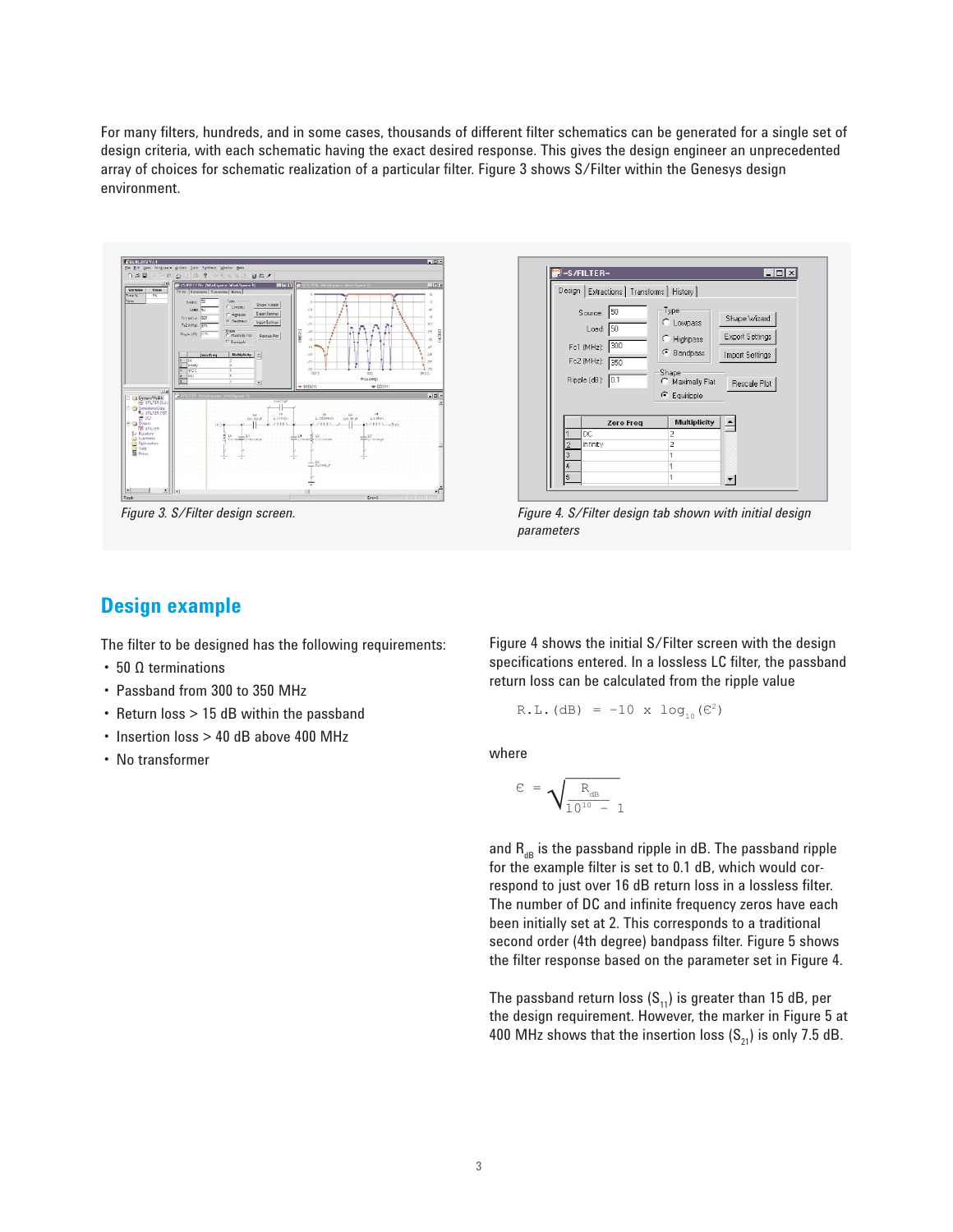

*Figure 5. Response for the initial filter design.*



*Figure 7. Filter response after adding the 400 MHz transmission zero.*

To improve this condition, a transmission zero is added at 400 MHz. Figure 6 shows the S/Filter design tab with the new zero indicated.

Figure 7 shows the filter response after adding the transmission zero at 400 MHz. The frequency scale has been adjusted to show rejection at higher frequencies.



*Figure 6. S/Filter design tab showing the new 400 MHz transmission zero.*

The insertion loss at 400 MHz is well below the requirement of 40 dB. However, the marker at 440 MHz in Figure 7 shows that the insertion loss falls below 38 dB. To improve this, the transmission zero at 400 MHz can be tuned to a higher frequency. Figure 8 shows the filter response after the transmission zero has been tuned to 409 MHz.

While tuning the frequency of the transmission zero higher improves the filter's stopband rejection, it also decreases the insertion loss at 400 MHz. With the zero tuned to 409 MHz, the insertion loss reaches 40 dB at 400 MHz and remains below 40 dB at higher frequencies. Next, the filter schematic is extracted. Figure 9 shows the S/Filter extractions tab.



*Figure 8. Filter response after tuning the transmission zero to 409 MHz.*

According to Figure 9, there are 30 possible ways to design the filter. A total of 18 unique solutions exist. Some of these solutions are shown in Figure 10. Notice that all of the solutions contain transformers. The transformer is removed later by performing circuit transformations on the schematic.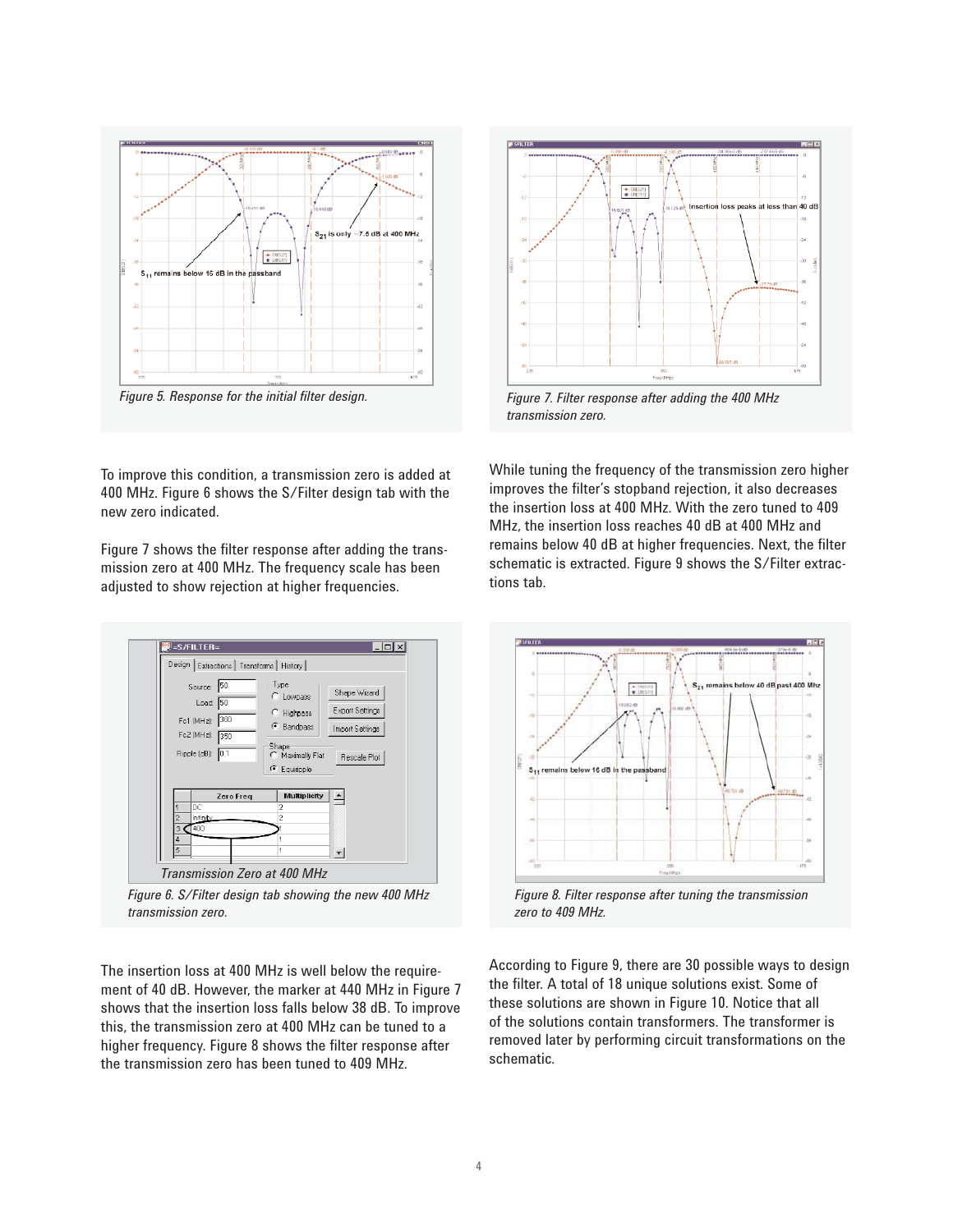

*Figure 9. S/Filter extractions tab*



*Figure 10. Some of the solutions for the example filter*

Notice that the filters in Figure 10 have very different topologies. Usually, one topology will be more favorable than another because of board layout or component value restrictions. For example, if coaxial resonators will be used in construction, it may be desirable to have all resonators in shunt. The schematic chosen for this filter is shown in Figure 11.

S/Filter has more than 100 built-in circuit transformations. The transforms tab is shown in Figure 12.

To remove the transformer in the schematic in Figure 11, a Norton Series transform is applied to the inductor drawn in red in Figure 11. This transform replaces a series element with a three element pi network and transformer. S/Filter has an option to calculate the new transformer ratio as the inverse of the existing transformer. Then, all transformers are combined to yield a transform ratio of 1 (no net transformer). The schematic after applying the Norton Series transform is shown in Figure 13.



*Figure 11. Initial schematic for the example filter*



*Figure 12. S/Filter transforms tab*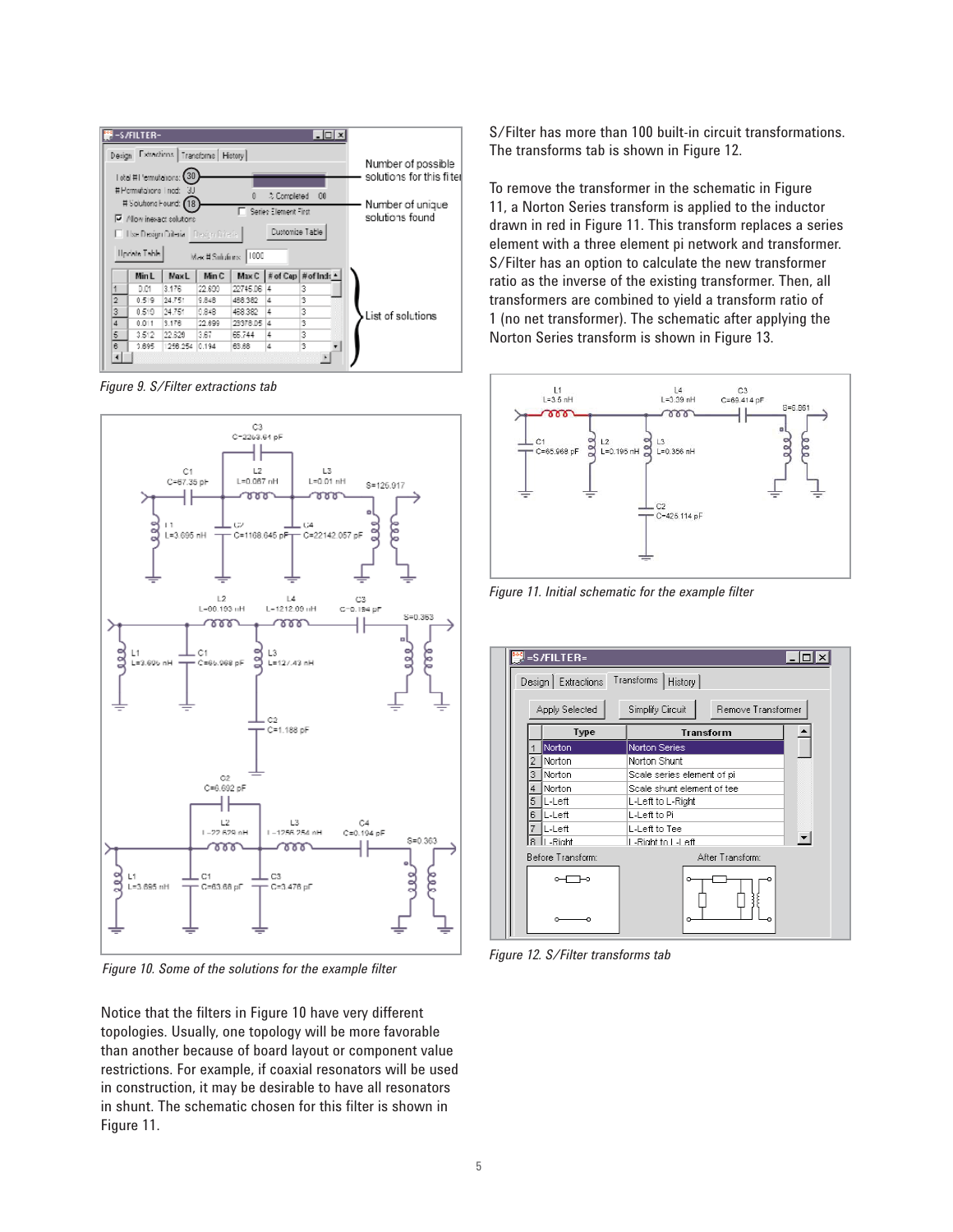The elements drawn in red in Figure 13 are the result of the Norton Series transform. Notice that one of the red inductors (L3) is negative. Norton transforms always produce a negative element. In this case, the positive shunt inductor on the same node (L4) can absorb the negative element. Figure 14 shows the simplified schematic obtained by clicking the "Simplify Circuit" button shown in Figure 12.

S/Filter offers an option to automatically search through the filter schematic for ways to apply Norton transforms to achieve an overall positive network. This option automates the procedure described above to remove any transformers from the schematic. Figure 15 shows the response for the final filter design shown in Figure 14.



*Figure 13. Filter schematic after applying a Norton Series transform*



*Figure 14. Final filter schematic.*



*Figure 15. Insertion and return loss for the schematic shown in Figure 14.*